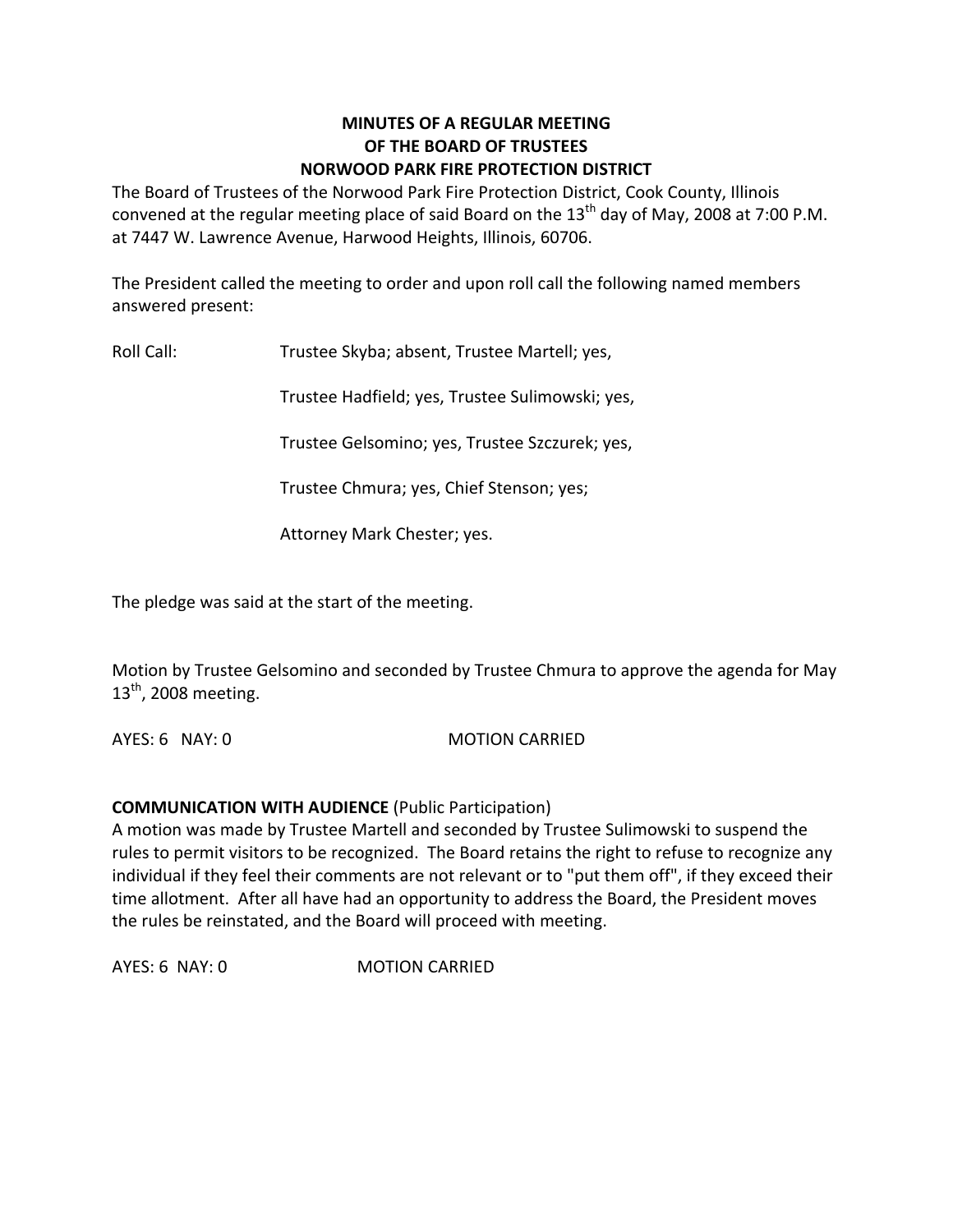A motion was made by Trustee Martell and seconded by Trustee Szczurek to approve the payment of all current bills.

| Roll Call:     | Trustee Skyba; absent, Trustee Martell; yes,    |
|----------------|-------------------------------------------------|
|                | Trustee Hadfield; yes, Trustee Sulimowski; yes, |
|                | Trustee Gelsomino; yes, Trustee Szczurek; yes,  |
|                | Trustee Chmura; yes.                            |
| AYES: 6 NAY: 0 | <b>MOTION CARRIED</b>                           |
|                |                                                 |

A motion was made by Trustee Hadfield and seconded by Trustee Martell to approve the minutes of the Regular meeting held on April 8<sup>th</sup>, 2008.

Roll Call: Trustee Skyba; absent, Trustee Martell; yes,

Trustee Hadfield; yes, Trustee Sulimowski; yes,

Trustee Gelsomino; yes, Trustee Szczurek; yes,

Trustee Chmura; yes.

AYES: 6 NAY: 0 MOTION CARRIED

#### **TREASURER'S REPORT**

Schedule of Assets (Arising from Cash Transactions) April 30, 2008

#### Assets

| Checking and money market accounts (interest rate): |         |  |
|-----------------------------------------------------|---------|--|
| Plaza Bank checking (0.245%)                        | 14.716  |  |
| Plaza Bank money market (1.05%)                     | 887,425 |  |
| Plaza Bank                                          | 573     |  |
| Total checking and money market accounts            | 902.714 |  |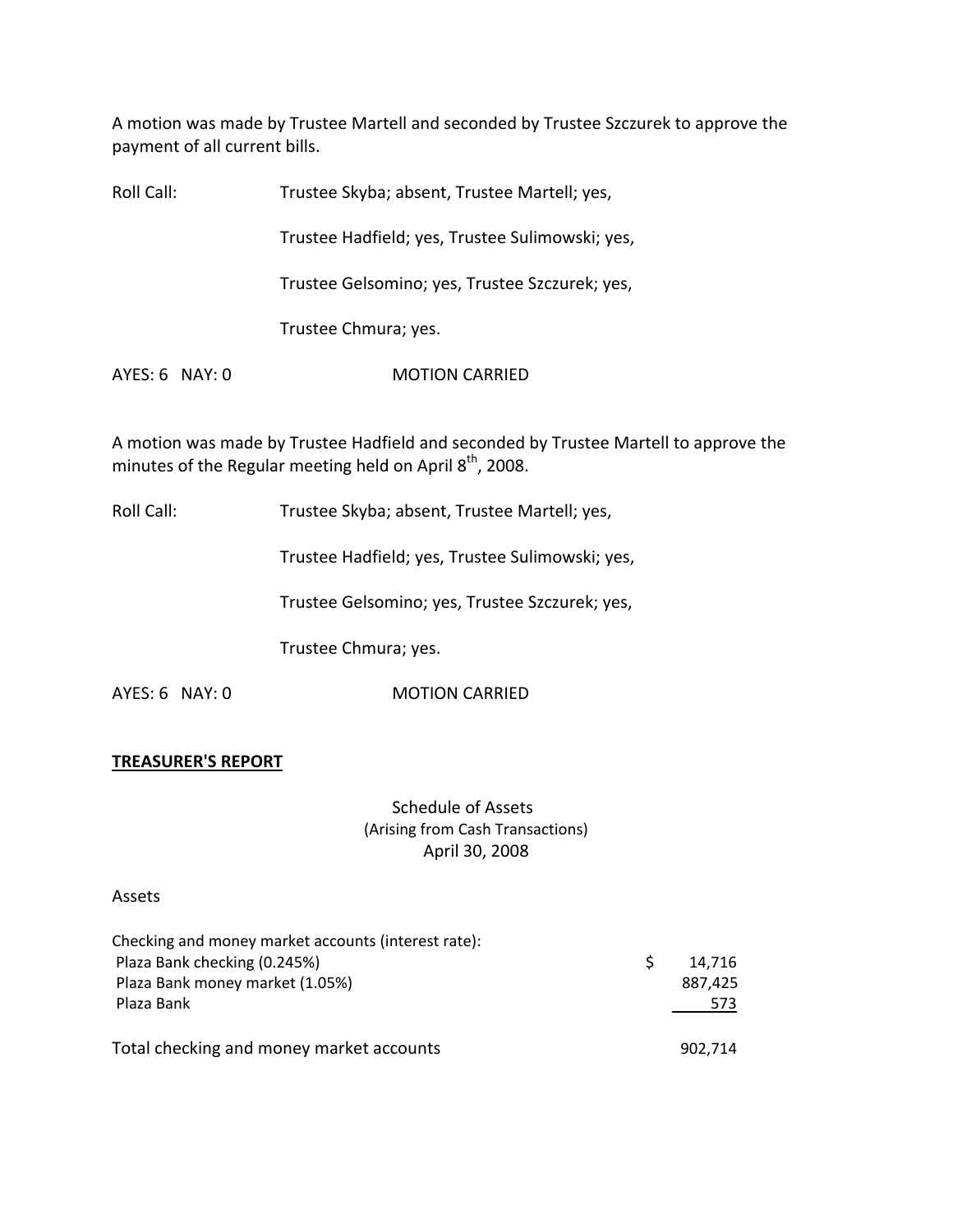| Certificates of deposit (interest rate and maturity):    |             |
|----------------------------------------------------------|-------------|
| Parkway Bank and Trust (4.15% 09/10/08)                  | 472,628     |
| Plaza Bank (4.66% 01/17/09)                              | 112,019     |
| Plaza Bank (3.50% 03/18/09)                              | 1,002,884   |
| Plaza Bank (5.25% 06/23/08)                              | 1,423,669   |
| Midwest Bank (5.35% 05/10/08)                            | 422,059     |
| Parkway Bank and Trust (5.00% 08/07/08)                  | 316,449     |
| Total certificates of deposit                            | 3,749,708   |
| Total checking, money market and certificates of deposit | \$4,652,422 |

Trustee Martell reported a CD from Midwest Bank and Trust matured. He shopped for rates from different banks and also researched investing in bonds. It was decided that bonds are not a good investment at this time, and he will continue to shop for rates for CD's.

Chief Stenson reported on tax money received by the District and the Pension fund. It was discussed by Trustee Martell that the money owed to the Pension fund will be paid after this year's audit is completed.

Motion by Trustee Szczurek, seconded by Trustee Chmura to approve the Treasurer's report as presented from the Financial Statement for April 2008**.**

| Roll Call:       | Trustee Skyba; absent, Trustee Martell; yes,    |
|------------------|-------------------------------------------------|
|                  | Trustee Hadfield; yes, Trustee Sulimowski; yes, |
|                  | Trustee Gelsomino; yes, Trustee Szczurek; yes,  |
|                  | Trustee Chmura; yes.                            |
| $AYES: 6$ NAY: 0 | <b>MOTION CARRIED</b>                           |

# **Chiefs Report:**

All Trustees received a copy of the alarm report.

All Trustees received a copy of the inspection report along with the list of completed inspections for this month.

Chief reported there were 5 fires this month. Everything went well, with no injuries.

Everything has been ordered for the kitchen. They will be starting construction soon.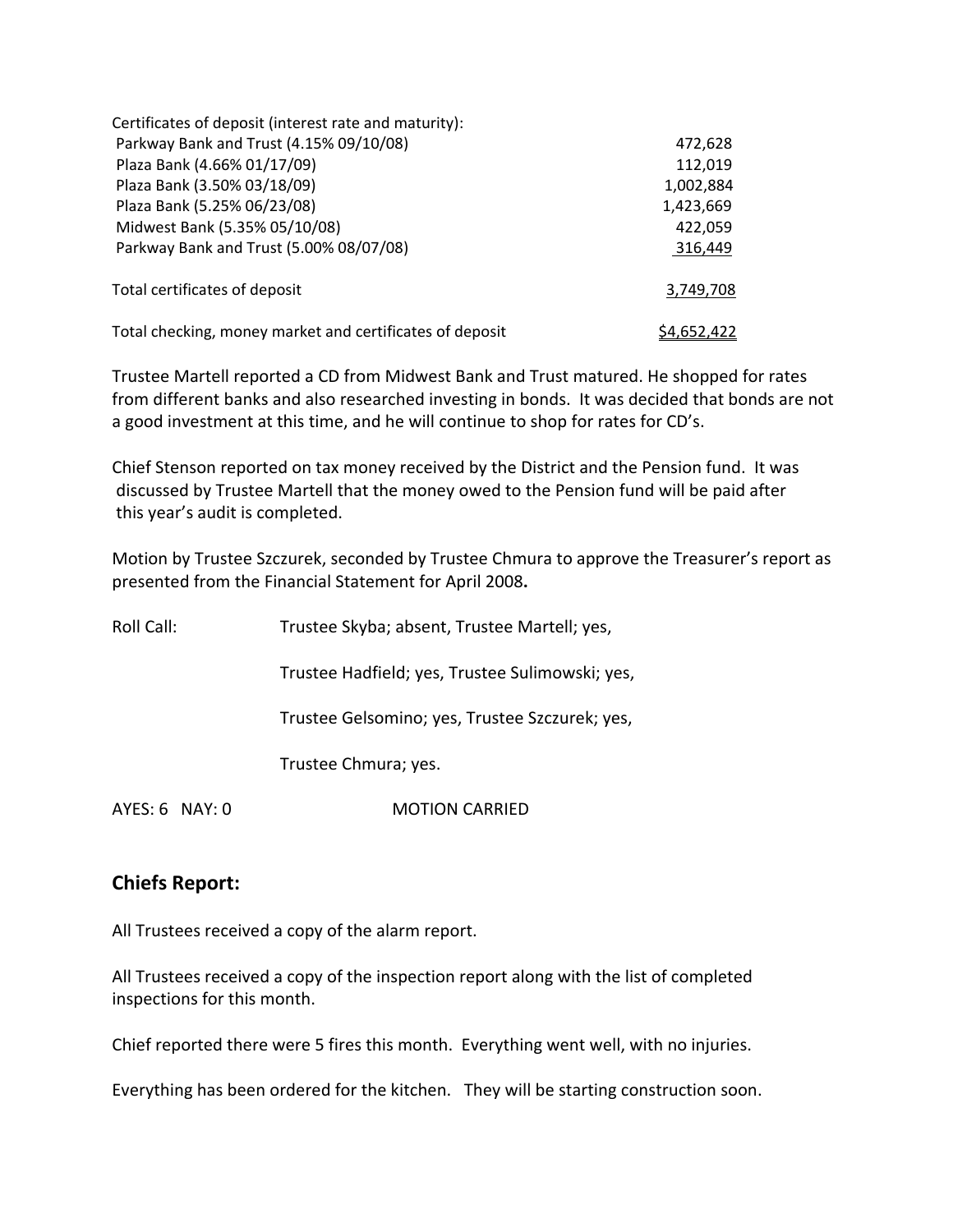The Firemen were out on the street collecting money for Burn Camp. They collected about \$3,200.00.

On the agenda is the purchase of radios for two ambulances we are obligated to replace by 2010. The money will come from the 911 allocation grant. Also, we would like to purchase a GPS unit for the front line engine from this grant.

Website updates are still being worked on. Two signs have been ordered to put on the marquee to advertise our web site address.

Illinois Clean Energy grant was received; we have a bid from Lime Energy, and are waiting for two other electrical companies to bid.

The Memorial Day wreath presentation is coming up, Chief asked if there are any volunteers to present the wreath.

Attorney Mark Chester commented on the Web Site. Once you have a web site you must post your agenda and minutes. Discussion on the posting of correspondence on the web site. Chief questioned posting articles from magazines on the web site. Attorney Chester advised to get permission from the magazine or the author.

Discussion on the start of the audit. Crowe Chizek said they would start in the second week of October. Chief Stenson will request to have it started earlier.

Discussion on charges from Crowe Chizek on research of tax issues.

Discussion on the extra work our accountant must do to fulfill the requirements from the auditor. Finance Committee will review.

Chief reported the ambulance computers will need to be replaced in the near future.

There is one outstanding issue with the new payroll company, there is an \$11.00 overtax to be worked out with the IRS.

Attorney Chester will discuss the tax objections tonight. The Chief has copies of the bill from Mark Chester if anybody wants to review the charges, see the Chief.

A motion was made by Trustee Martell and seconded by Trustee Hadfield to accept the Chiefs report as presented for April 2008.

AYES: 6 NAY: 0 MOTION CARRIED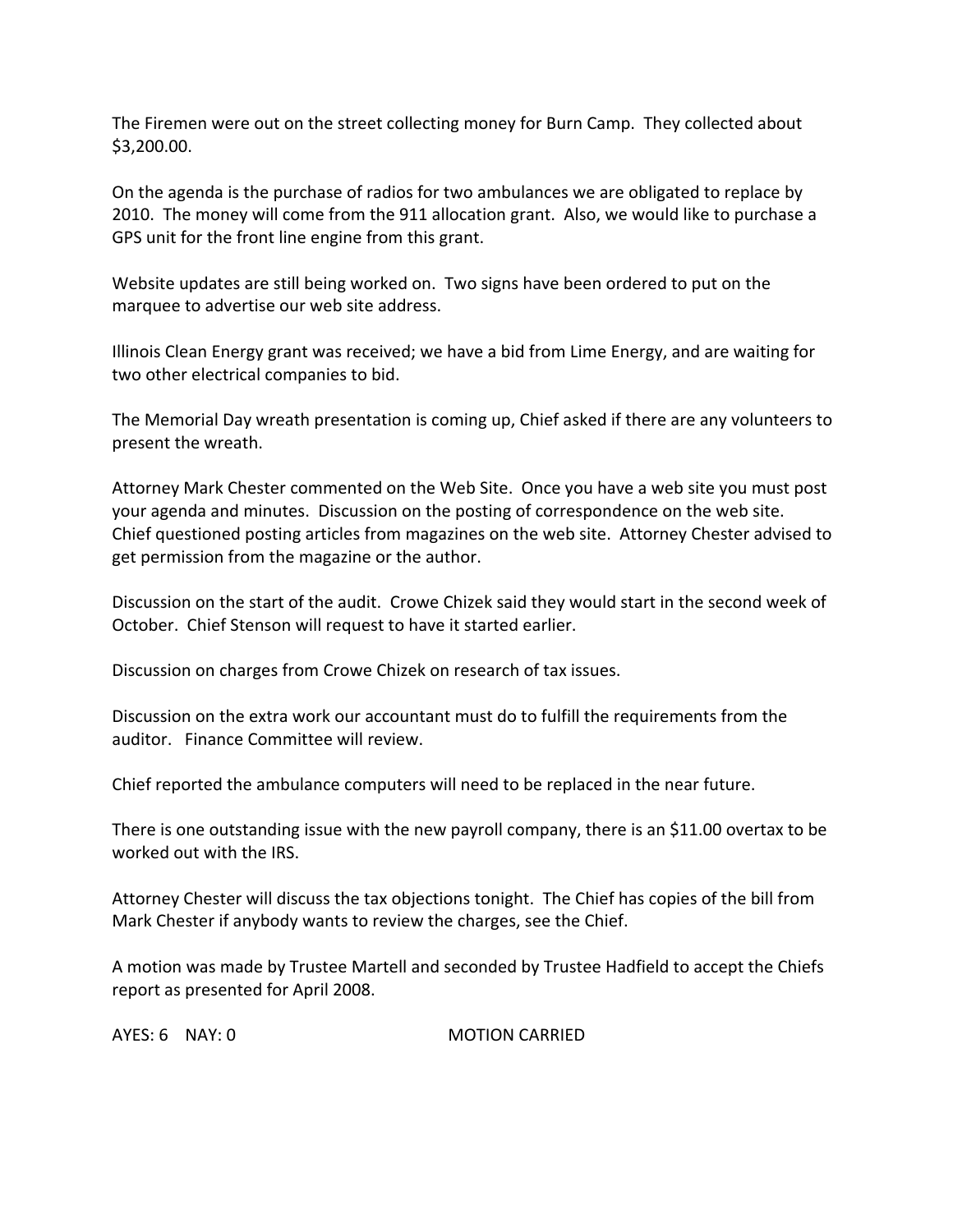# **Presidents Report:**

Trustee Sulimowski reported on the Memorial Day ceremony in Norridge. All other issues have been discussed.

## **Correspondence:**

Tabled.

# **Committee Reports:**

Finance Committee‐ Chairman Trustee Chmura reported there is nothing.

Building and Equipment Committee‐ Chairman Trustee Hadfield reported everything has been covered.

Technology and PR Media Committee‐ Chairman Trustee Sulimowski reported the committee will discuss correspondence.

Policy Committee‐ Chairman Trustee Gelsomino reported there is nothing at this time.

Pension Fund- Trustee Martell reported the Pension meeting was held on April 21<sup>st</sup>. Jeff Peistrup took over as President and Randy Davis as Secretary. Ray McGovern ran unopposed for another term. They are scheduling a meeting with investors to make presentations. Discussion.

Chief Stenson is referring to Trustee Martell regarding the water bill that the District is now receiving. Trustee Martell reported that Senator Deleo said that there is legislation stating that a village cannot charge for water. Also, the village has an ordinance that does not allow the Village to charge governmental bodies. Attorney Chester spoke with Harwood Heights's attorney and is waiting for a return call. Discussion.

# **Old Business:**

None.

### **New Business**: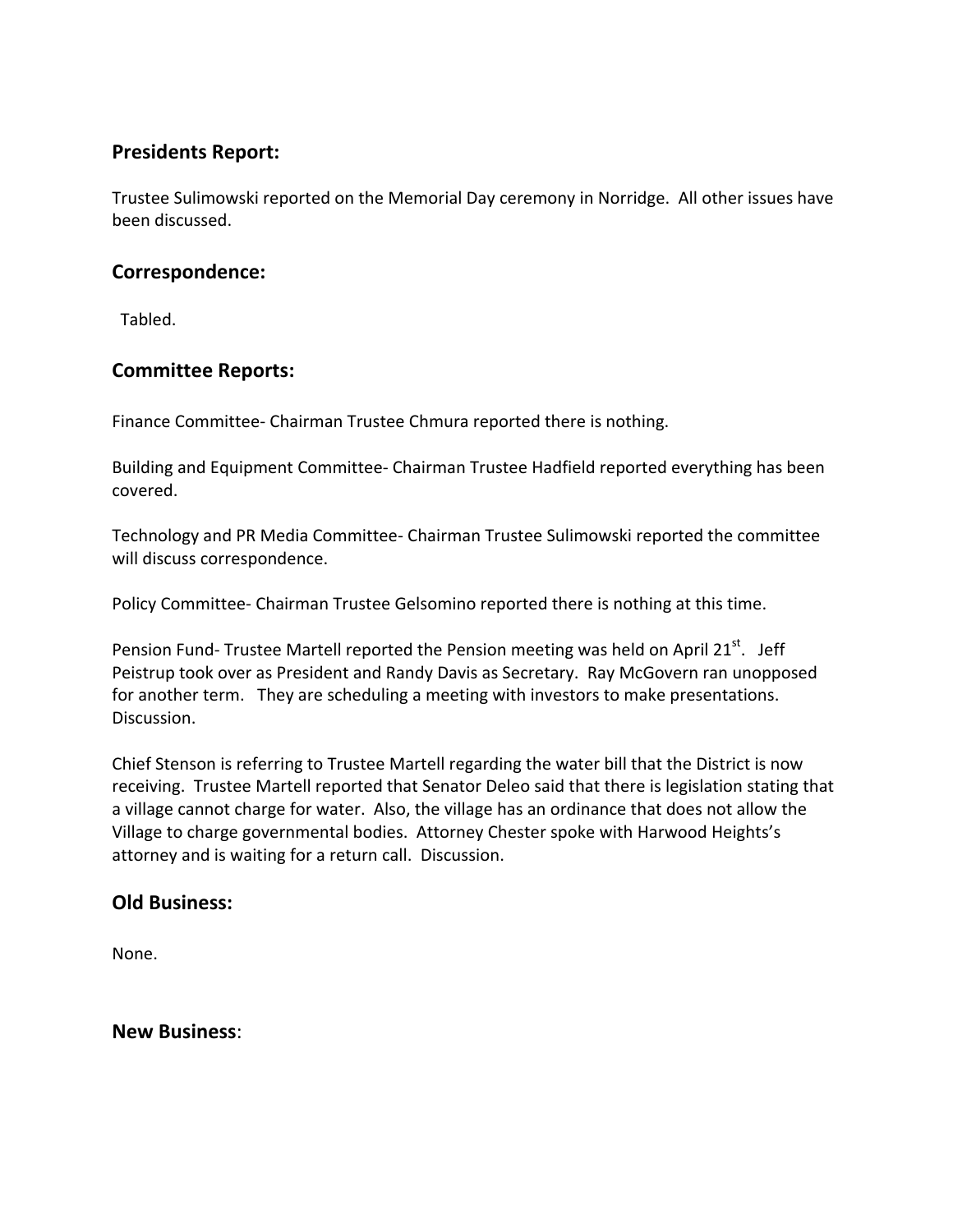Motion by Trustee Chmura, seconded by Trustee Martell to approve the payout to Dennis H. Stefanowicz in the amount of \$6,879.55 and Raymond McGovern in the amount of \$20,522.33 for the purpose of cashing in their sick day bank that was used for medical insurance payments after they retired.

Roll Call: Trustee Skyba; absent, Trustee Martell; yes, Trustee Hadfield; yes, Trustee Sulimowski; yes, Trustee Gelsomino; yes, Trustee Szczurek; yes, Trustee Chmura; yes. AYES: 6 NAY: 0 MOTION CARRIED

Motion by Trustee Hadfield, seconded by Trustee Sulimowski to purchase and install 2 Kenwood TK‐790 mobile radios from Radco Communications at a cost of \$1,700.00 for ambulance 112 and 105 to be paid out of the surcharge reallocation program grant.

Roll Call: Trustee Skyba; absent, Trustee Martell; yes,

Trustee Hadfield; yes, Trustee Sulimowski; yes,

Trustee Gelsomino; yes, Trustee Szczurek; yes,

Trustee Chmura; yes.

AYES: 6 NAY: 0 MOTION CARRIED

Motion to approve the settlement of tax rate objections for the years 2001 and 2002. Tabled until after Executive Session.

Motion to appoint a Fire Commissioner for a 3 year term, from June 1, 2008 to May 31, 2001. Tabled until after Executive Session.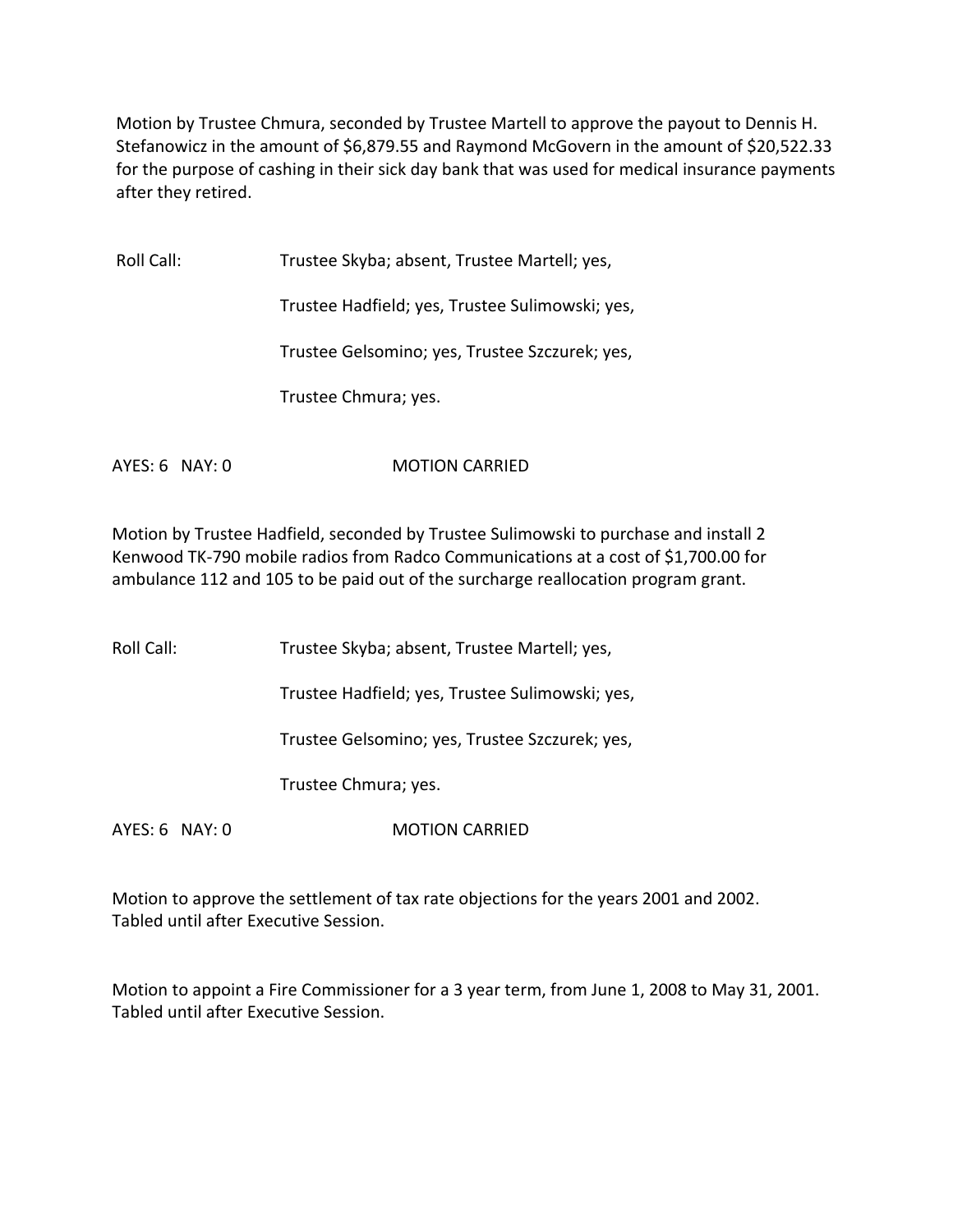Motion by Trustee Gelsomino and seconded by Trustee Sulimowski to go into Executive Session to discuss personnel, salary, potential or threatened litigation and approve the Executive minutes from April 8<sup>th</sup>, 2008.

Roll Call: Trustee Skyba; absent, Trustee Martell; yes,

Trustee Hadfield; yes, Trustee Sulimowski; yes,

Trustee Gelsomino; yes, Trustee Szczurek; yes,

Trustee Chmura; yes.

AYES: 6 NAY: 0 MOTION CARRIED

Went into Executive Session at 8:03 P.M.

Returned from Executive Session at 8:54 P.M. All present. The Board approved the Executive minutes from April 8<sup>th</sup>, 2008. No other votes taken.

Motion by Trustee Martell, seconded by Trustee Chmura to approve the settlement of tax rate objections for the years 2001 and 2002.

Roll Call: Trustee Skyba; absent, Trustee Martell; yes,

Trustee Hadfield; yes, Trustee Sulimowski; yes,

Trustee Gelsomino; yes, Trustee Szczurek; yes,

Trustee Chmura; yes.

AYES: 6 NAY: 0 MOTION CARRIED

Motion by Trustee Gelsomino, seconded by Trustee Chmura to table the appointment of a Fire Commissioner for the Norwood Park Fire Protection District for a 3 year term, from June 1, 2008 to May 31, 2011.

Roll Call: Trustee Skyba; absent, Trustee Martell; yes,

Trustee Hadfield; yes, Trustee Sulimowski; yes,

Trustee Gelsomino; yes, Trustee Szczurek; yes,

Trustee Chmura; yes.